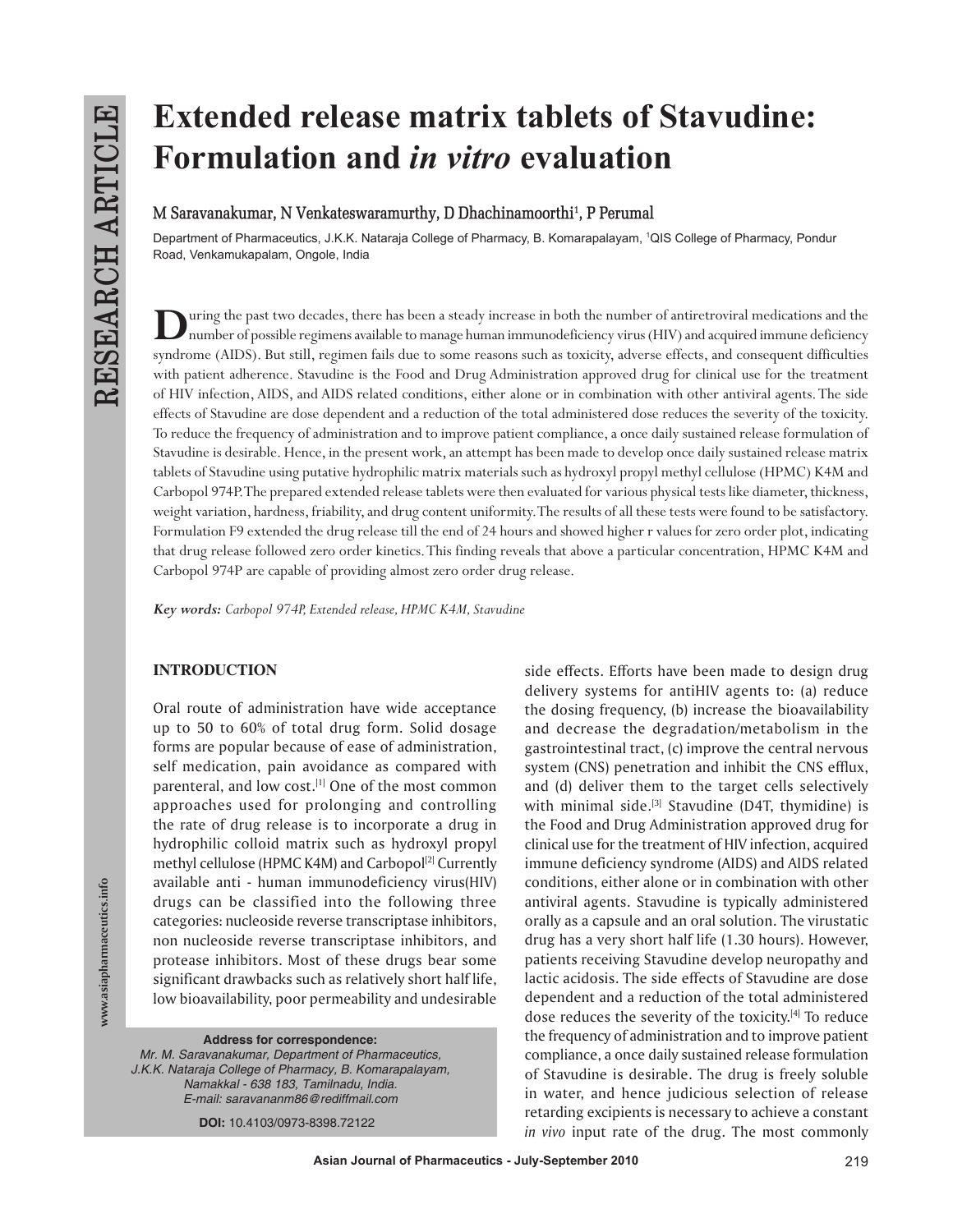used method of modulating the drug release is to include it in a matrix system. Because of their flexibility, hydrophilic polymer matrix systems are widely used in oral controlled drug delivery to obtain a desirable drug release profile, cost effectiveness, and broad regulatory acceptance.<sup>[5]</sup> Hence, in the present work, an attempt has been made to develop once daily sustained release matrix tablets of Stavudine using putative hydrophilic matrix materials such as HPMC K4M and Carbopol 974P.

## **MATERIALS AND METHODS**

Stavudine was received as a gift sample from Aurobindo Pharma Lab (Hyderabad, India): Carbopol 974P and HPMC K4M Premium were obtained from Colorcon, (Goa, India) talc and magnesium stearate were obtained from Loba Chemie Pvt*.* Ltd. (Mumbai, India); PVP K30 were obtained from Nice Chemicals Laboratory (Kerala, India); all other reagents used were of analytical grade.

#### **Differential scanning calorimetry**

The differential scanning calorimetry (DSC) analysis of pure drug and drug loaded microcapsules were carried out using a DSC Shimadzu (DSC 60) to evaluate any possible drug polymer interaction. The analysis was performed at the rate 5°C/min from 10 to 300°C temperature range under nitrogen flow of 25 ml/min [Figure 1].

#### **Wet granulation**

Weighed quantity of drug, polymer were passed through sieve No. 80 and mixed uniformly for 10 minutes. The PVP K 30 was dissolved in sufficient quantity of ethanolic solution (95%) resulting PVP solution. The ethanol solution was added to the above mixture and mixed thoroughly with sufficient volume of granulating agent; after enough cohesiveness was obtained, the mass was passed through a No.10 sieve and dried at 40°C for 30 minutes. The dried granules were passed through sieve No. 16 to get uniform granules and again were dried at 40°C for 2 hours. The granules were sieved (No.16/22 sieve).The oversized granules (retained on No.16 sieve) were kept aside. The undersized granules (passed from No.22 sieve) were mixed with granules retained on No.16 sieve in



**Figure 1:** Differential scanning calorimetry diagrams curve of (a) physical mixture (b) PVP (c) Carbopol 974P (d) HPMC K4M (e) Stavudine

a ratio of 1:9 as fines this granules mixture was blended with talc and magnesium stearate which already passed through a No.60 sieve The granules were compressed by single punch tablet machine using 12 mm standard concave punch.[6-8] The composition of various formulations is shown in Table 1.

# *In vitro* **dissolution study**

All dissolution studies were carried out for extended release of Stavudine formulations in 900 ml water in USP dissolution paddle assembly (Electrolab, Mumbai) at 50 rpm and  $37\pm0.5^{\circ}$ C for 24 hours.<sup>[9,10]</sup> The amount of drug dissolved in the medium was determined by ultra violet (UV) spectrophotometer(UV–1601 PC Shimadzu, Japan) at 266 nm.

#### **Drug release kinetics**

For finding out the mechanism of drug release from tablets, the dissolution data obtained from the above experiments were treated with the different release kinetic equations.

| Zero order release equation:<br>$Q = KO t$                        | (1) |
|-------------------------------------------------------------------|-----|
| First order equation:<br>$\ln Q = Kf t$                           | (2) |
| Higuchi's square root of time equation:<br>$Q = KH t \frac{1}{2}$ | (3) |

Korsmeyer and Peppas equation:  $F = (Mt/M) = Km \text{tn}$  (4)

#### **RESULTS AND DISCUSSION**

# **Preformulation studies (compatibility studies)**

## *Differential scanning calorimetry*

The DSC thermogram of pure Stavudine showed sharp melting endothearm at 175.05°C [Figure 1]. The thermogram of solid admixtures of Stavudine with various excipients also had shown slight earlier shift peak at 166.42°C, indicating that solublizing characteristic of PVP may result in formation of solid dispersion in the preparation of extended release tablet formulations.

| Table 1: Formulation of Stavudine extended release          |  |
|-------------------------------------------------------------|--|
| matrix tablets Quantity of raw materials per tablet (in mg) |  |

| $\frac{1}{100}$ and $\frac{1}{100}$ and $\frac{1}{100}$ and $\frac{1}{100}$ and $\frac{1}{100}$ and $\frac{1}{100}$ |   |   |        |       |                   |                                     |    |
|---------------------------------------------------------------------------------------------------------------------|---|---|--------|-------|-------------------|-------------------------------------|----|
| Formulation                                                                                                         |   |   |        |       |                   | F1 F2 F3 F4 F5 F6 F7 F8             | F9 |
| Drug                                                                                                                |   |   |        |       |                   | 100 100 100 100 100 100 100 100 100 |    |
| <b>HPMC K4M</b>                                                                                                     |   |   |        |       |                   | 150 180 210 - - - 175 150 125       |    |
| Carbopol 974P                                                                                                       |   |   | $\sim$ |       | 150 180 210 15 40 |                                     | 60 |
| Pvp (1.5%)                                                                                                          |   |   |        |       |                   | 4.5 4.5 4.5 4.5 4.5 4.5 4.5 4.5 4.5 |    |
| Talc (1%)                                                                                                           | 3 | 3 | 3      | 3 3 3 | 3                 | 3                                   | 3  |
| Magnesium<br>sterate $(1.5%)$                                                                                       |   |   |        |       |                   | 2.5 2.5 2.5 2.5 2.5 2.5 2.5 2.5 2.5 |    |
| Total tablet<br>weight                                                                                              |   |   |        |       |                   | 260 290 320 260 290 320 300 300 300 |    |

HPMC K4M - hydroxyl propyl methyl cellulose K4M; PVP - poly vinyl pyrolidine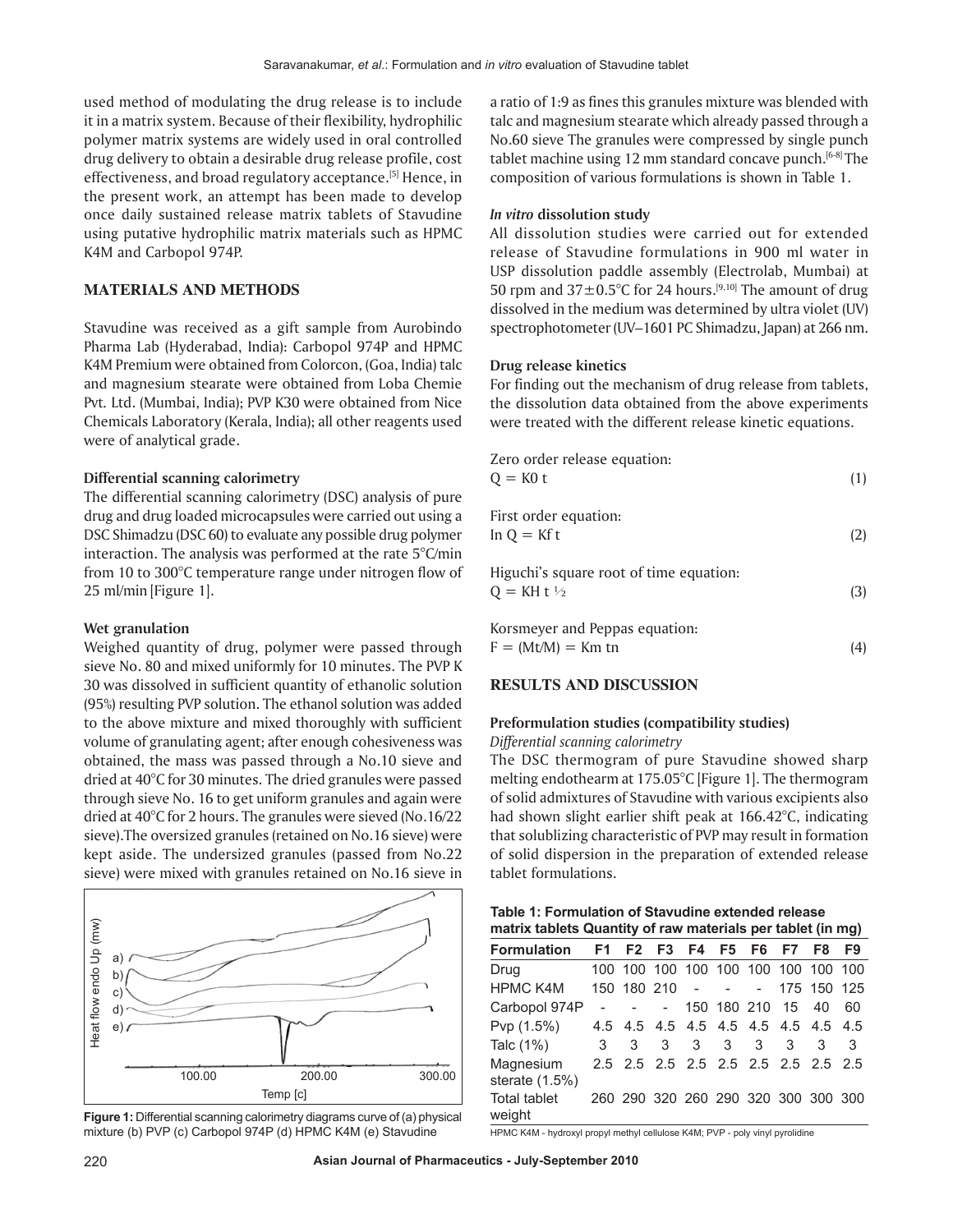**Evaluation of physical characteristics of Stavudine granules** The granules were prepared by wet granulation method and physicochemical characteristics of prepared granules were evaluated. The granules of all the batches exhibited good flow characteristics evident from the results of these physicochemical evaluations in Table 2. The angle of repose value ranged from  $26^{\circ}09' \pm 0.03$  to  $29^{\circ}76' \pm 0.02$ . The results were found to be below  $30^{\circ}$  and hence the blend was found to have good flow ability. Bulk and tapped densities are used for the measurement of Compressibility index. The low bulk density and tapped bulk density ranged from  $0.477 \pm 0.04$  to  $0.536 \pm 0.05$  and  $0.542 \pm 0.02$  to  $0.625 \pm 0.03$ , respectively. The blend was found to have free flowing property as the result was found to be below 18%. The Hausner's ratio ranged from  $1.1 \pm 0.02$  to  $1.18 \pm 0.02$  [Table 2]. The result indicates the free flowing properties of the granules as the value was below 1.2.

#### **Evaluation of physical characteristics of extended release matrix tablets of Stavudine**

The prepared extended release tablets were then evaluated for various physical tests like diameter, thickness, weight variation, hardness, friability, and drug content uniformity. The results of all these tests were found to be satisfactory. The diameter of the tablets was uniform in all formulations and ranged from  $8.00 \pm 0.024$  to  $8.03 \pm 0.043$  mm. The thickness of the tablets was uniform in all formulations and

|  | Table 2: Blend characteristics of Stavudine granules |  |  |
|--|------------------------------------------------------|--|--|
|--|------------------------------------------------------|--|--|

ranged from 3.78±0.010 to 3.80±0.059mm [Table 2]. The hardness of tablets in all batches ranged from  $4.25 \pm 0.1$ to 7.21 $\pm$ 0.5 kg/cm<sup>2</sup> [Table 2]. All the formulations (F<sub>1</sub> - F<sub>9</sub>) passed weight variation test as per the pharmacopoeia limit of 7.5% [Table 3]. The friability of all batches ranged from 0.265 to 0.634 [Table 2], which was well below the pharmacopeia limit of 0.1%. Drug content was also found to be uniform among the all formulations and ranged from 95.53 $\pm$ 0.04 to 98.55 $\pm$ 0.03 [Table 3].

#### *In vitro* **drug release studies for extended release matrix tablets of Stavudine**

The prepared tablets were subjected to dissolution test for evaluating the *in vitro* drug release. The dissolution studies were carried out in 900 ml water in USP dissolution paddle assembly (Electrolab) at 50 rpm and  $37\pm0.5^{\circ}$ C. The results of the dissolution studies indicate that the polymer concentration have a substantial effect on the drug release from the tablets. Formulations containing HPMC K4M alone  $(F_1 - F_3)$  released the total drug before 18 hours. However, the formulations containing  $(F_4 - F_6)$  extended the drug releases till the end of 20 hours. The concentration of Carbopol 974P had a greater effect on the drug release than concentration of HPMC K4M, which may be due to lesser permeability of the former. This finding is in favor of the investigation done on the effects of levels of HPMC K4M and Carbopol 974P on the release of Stavudine from the swellable matrices. Formulations

| F code         | *Angle of repose<br>$±$ S.D | *Loose bulk density<br>$(g/ml) \pm S.D$ | *Tapped bulk density<br>$(g/ml) \pm S.D$ | *Carr's index (%)<br>$±$ S.D | *Hausner's ratio<br>$±$ S.D |
|----------------|-----------------------------|-----------------------------------------|------------------------------------------|------------------------------|-----------------------------|
| $F_{4}$        | $29^{\circ}$ 09' $\pm$ 0.02 | $0.536 \pm 0.02$                        | $0.625 \pm 0.02$                         | 14.24±0.04                   | $1.16 \pm 0.05$             |
| F <sub>2</sub> | $28^{\circ}$ 33' $\pm$ 0.01 | $0.516 \pm 0.03$                        | $0.614\pm0.01$                           | 14.8±0.02                    | $1.17 \pm 0.04$             |
| $F_{3}$        | $26^{\circ}$ 09' $\pm$ 0.03 | $0.505 \pm 0.03$                        | $0.625 \pm 0.03$                         | $14.2 \pm 0.02$              | $1.16 \pm 0.04$             |
| F <sub>4</sub> | $26^{\circ}14' \pm 0.03$    | $0.477 \pm 0.04$                        | $0.542 \pm 0.02$                         | $11.99 \pm 0.01$             | $1.13 \pm 0.02$             |
| $F_{5}$        | $27^{\circ}$ 01'±0.02       | $0.498 \pm 0.03$                        | $0.549 \pm 0.02$                         | $9.22 \pm 0.02$              | $1.1 \pm 0.06$              |
| $F_{6}$        | $27^{\circ}$ 09' $\pm$ 0.03 | $0.528 \pm 0.02$                        | $0.586 \pm 0.06$                         | $9.89 \pm 0.04$              | $1.1 \pm 0.02$              |
| $F_{7}$        | 28° 63'±0.02                | $0.521 \pm 0.03$                        | $0.596 \pm 0.02$                         | $12.5 \pm 0.03$              | $1.14 \pm 0.03$             |
| $F_{8}$        | $26^{\circ}$ 49' $\pm$ 0.01 | $0.492 \pm 0.06$                        | $0.542 \pm 0.04$                         | $9.22 \pm 0.06$              | $1.1 \pm 0.02$              |
| $F_{\alpha}$   | 29° 76'±0.02                | $0.536 \pm 0.05$                        | $0.593 \pm 0.03$                         | 15.96±0.01                   | $1.18 \pm 0.02$             |

\*Each reading is an average of three determinations±S.D - standard deviation; ER - Extended release

| Table 3: Physical characteristics of Stavudine ER tablets |  |  |  |
|-----------------------------------------------------------|--|--|--|
|-----------------------------------------------------------|--|--|--|

| F code                      | *Diameter (mm)<br>$±$ S.D | *Thickness (mm)<br>$±$ S.D | *Weight variation<br>$(mg) \pm S.D$ | *Hardness<br>$(kq/cm2) \pm S.D$ | Friability (%) | *Drug content (%)<br>$±$ S.D |
|-----------------------------|---------------------------|----------------------------|-------------------------------------|---------------------------------|----------------|------------------------------|
| $\mathsf{F}_i$              | $8.02 \pm 0.049$          | $3.79 \pm 0.007$           | 260.73±0.85                         | $5.21 \pm 0.5$                  | 0.399          | $95.53 \pm 0.04$             |
| $F_{\scriptscriptstyle{2}}$ | $8.01 \pm 0.043$          | $3.80 + 0.059$             | 290.62±0.63                         | $5.00 \pm 0.1$                  | 0.395          | $96.51 \pm 0.03$             |
| $F_{3}$                     | $8.03 \pm 0.043$          | $3.80 \pm 0.006$           | 320.96±0.77                         | $6.31 \pm 0.1$                  | 0.335          | $97.54 \pm 0.02$             |
| $F_{4}$                     | $8.01 \pm 0.036$          | $3.80 + 0.011$             | 260.74±0.92                         | $6.18 \pm 0.3$                  | 0.332          | 96.79±0.04                   |
| $F_{5}$                     | $8.01 \pm 0.043$          | $3.78 \pm 0.010$           | 290.26±0.84                         | $7.21 \pm 0.5$                  | 0.265          | 98.55±0.02                   |
| $F_{6}$                     | $8.00 \pm 0.024$          | $3.79 \pm 0.008$           | 320.42±0.63                         | $5.23 \pm 0.3$                  | 0.634          | $97.62 \pm 0.04$             |
| F,                          | $8.01 \pm 0.041$          | $3.79 \pm 0.007$           | $300.87 \pm 1.83$                   | $6.34 \pm 0.2$                  | 0.199          | 95.60±0.03                   |
| $F_{\rm 8}$                 | $8.00 \pm 0.033$          | $3.80 \pm 0.009$           | $300.33 \pm 2.46$                   | $4.25 \pm 0.1$                  | 0.265          | 95.53±0.04                   |
| $F_{\alpha}$                | $8.01 \pm 0.048$          | $3.79 \pm 0.009$           | 300.63±0.99                         | $5.31 \pm 0.2$                  | 0.295          | 98.55±0.03                   |

\*Each reading is an average of three determinations±S.D- standard deviation; ER- Extended release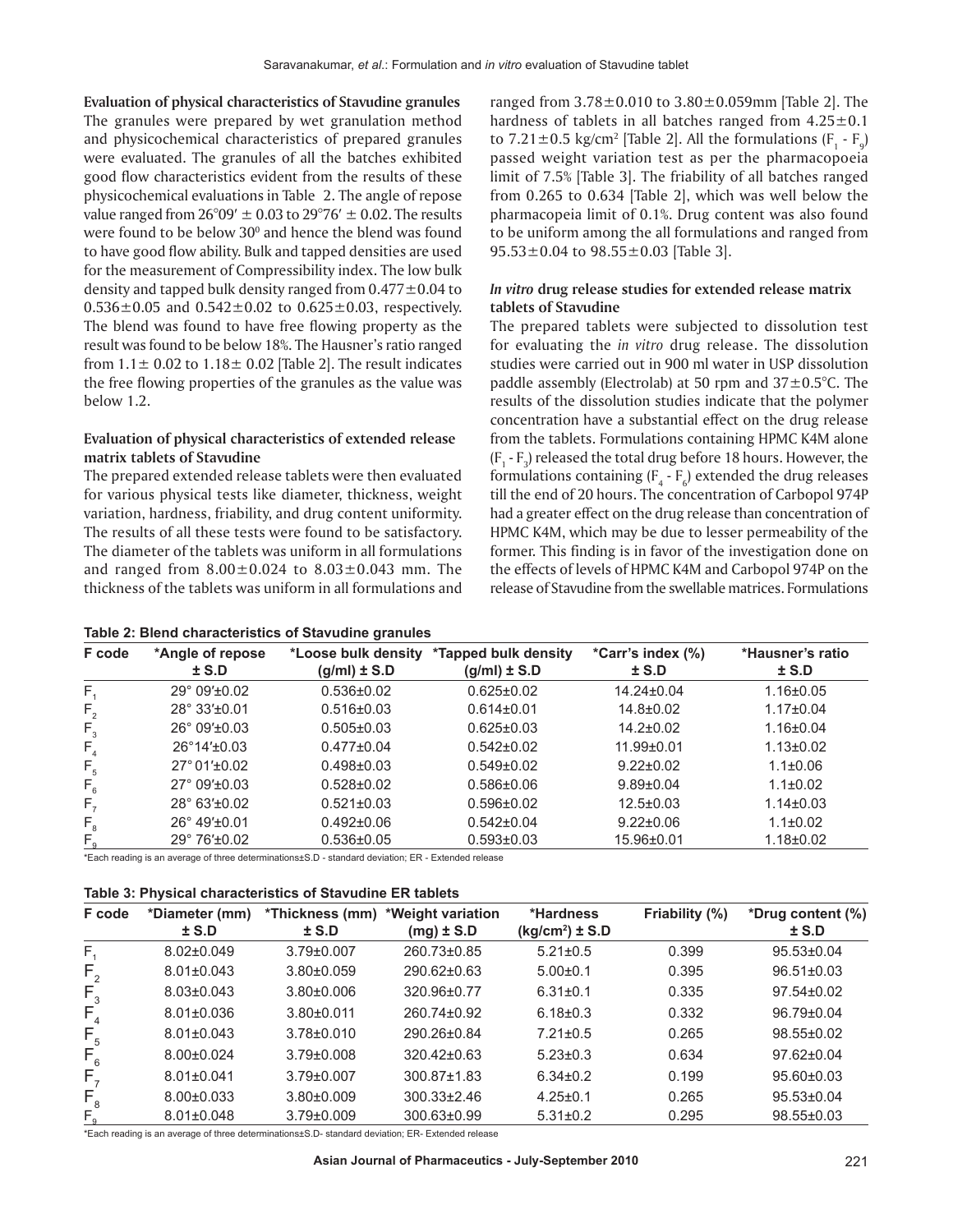| F code         |        | Zero order plot |        | First order plot | Higuchi plot | Korsemeyer Peppa's plot |        | Mechanism of drug release         |
|----------------|--------|-----------------|--------|------------------|--------------|-------------------------|--------|-----------------------------------|
|                | Κ.     | R               | Κ.     | R                |              | n                       |        |                                   |
| F.             | 6.6282 | 0.8970          | 0.2312 | 0.9866           | 0.0358       | 0.3226                  | 0.9954 | First order fickian diffusion     |
| F <sub>2</sub> | 4.9176 | 0.9041          | 0.1865 | 0.9806           | 0.0417       | 0.3358                  | 0.9963 | First order fickian diffusion     |
| $F_{3}$        | 4.5089 | 0.9294          | 0.2264 | 0.9243           | 0.0442       | 0.3660                  | 0.9969 | First order fickian diffusion     |
| $F_{4}$        | 5.6891 | 0.9901          | 0.2237 | 0.8508           | 0.0389       | 0.5822                  | 0.9696 | First order fickian diffusion     |
| $F_{5}$        | 5.2348 | 0.9923          | 0.2148 | 0.8459           | 0.0397       | 0.6201                  | 0.9750 | First order non fickian diffusion |
| $F_{6}$        | 4.8438 | 0.9941          | 0.2005 | 0.8558           | 0.0407       | 0.6540                  | 0.9786 | First order non fickian diffusion |
| $F_{7}$        | 5.6853 | 0.9919          | 0.2214 | 0.7864           | 0.0383       | 0.7123                  | 0.9810 | First order non fickian diffusion |
| $F_{8}$        | 4.5625 | 0.9955          | 0.1719 | 0.9444           | 0.0413       | 0.7456                  | 0.9923 | Zero order non fickian diffusion  |
| F.             | 4.3154 | 0.9931          | 0.1670 | 0.8966           | 0.0417       | 0.8862                  | 0.9989 | Zero order non fickian diffusion  |

**Table 4: Drug release kinetic parameters for extended release matrix tablets of Stavudine**

K<sub>0</sub> zero order rate constant; r - regression; K<sub>1</sub> - first order rate constant; n - release exponent



**Figure 2:** Drug release profile for extended release matrix tablets of **Stavudine** 

containing combination of HPMC K4M and Carbopol 974P  $F_7$  -  $F_9$  polymer concentration extended the drug release till the end of 24 hours [Figure 2], which indicates that these formulations were capable of achieving the objective. This is probably due to the stronger hydrogen bonding between the carboxyl groups of Carbopol and hydroxyl groups of HPMC, leading to stronger cross linking between two polymers and diminishes the release fluctuation.<sup>[11]</sup>

In order to understand the complex mechanism of drug release from the extended tablets, the *in vitro* Stavudine release data were fitted to Korsemeyer Peppa's release model, and interpretation of release exponent values (n) enlightens us in understanding the release mechanism from the dosage form. The release exponent values thus obtained were from 0.5829 to 0.7827. Based on these values, we can say that the formulations  $F_1$  to  $F_4$  exhibited fickian transport. However, the formulations  $F_5$  to  $F_9$  exhibited anomalous (non fickian transport) diffusion mechanism.

The drug release was diffusion controlled, as the plot of Higuchi's model was found to be linear  $(r > 0.9683)$  for all formulations. The formulations  $F_1$  to  $F_7$  showed higher r values for first order plot, indicating that the drug release from these formulations was concentration dependent and followed first order kinetics. However, the formulations  $\boldsymbol{\mathrm{F}}_{_{\boldsymbol{8}}}$  to

| Table 5: Dissolution data of percentage cumulative drug |  |
|---------------------------------------------------------|--|
| release for formulation F .                             |  |

| Time in hours | Cumulative percentage drug release |                                             |       |  |  |  |  |
|---------------|------------------------------------|---------------------------------------------|-------|--|--|--|--|
|               |                                    | <b>First month Second month Third month</b> |       |  |  |  |  |
| 24            | 99.52                              | 99.27                                       | 98.14 |  |  |  |  |

 $\mathrm{F}_{\mathrm{9}}$  showed higher r values for zero order plot, indicating that drug release followed zero order kinetics and drug release from these extended release tablets were by both diffusion and erosion. This finding reveals that above a particular concentration, HPMC K4M and Carbopol 974P are capable of providing almost zero order drug release [Table 4].

#### **Stability studies**

The stability studies were carried out for  $\text{F}_{\text{9}}$  batch at 45°C with 75% RH for 3 months.<sup>[12]</sup> Data revealed that there was no considerable difference in dissolution rate [Table 5].

#### **CONCLUSION**

The objective of this study was to develop an extended release matrix tablet of Stavudine for once daily therapy. It has been observed in this investigation that using HPM K4M and Carbopol 974P in combination retarded the drug release than using alone. It may be concluded from the study that, formulation  $F_9$  (containing 125 mg of HPMC K4 M and 60 mg of Carbopol 974P) has showed Stavudine release over a period of 24 hours. The mechanism of drug release from  $F_{0}$ was diffusion coupled with erosion. So, formulation  $\boldsymbol{\mathrm{F}_{{}_{9}}}$  is a better system for once daily therapy of Stavudine.

#### **REFERENCES**

- 1. Indurwade NH, Rajyaguru TH, Nakhat PD. Novel approach fast dissolving tablets. Indian drugs 2002;39:405-9.
- 2. Pradhan R, Budhathoki U, Thapa P. Formulation of once a day controlled release tablet of indomethacin based on HPMC mannitol. Kathmandu: Kathmandu University Science, Eng Tech 2008. p. 55-67.
- 3. Devi KV, Pai RS. Antiretroviral need for an effective drug delivery. Indian J Pharm Sci 2006;68:1-6.
- 4. Samanta AK, Kumar A, Dora J, Choudhury SD, Goswami SK. Dosage form design on controlled release delivery system of Stavudine. Pharmbit 2008;18:124-33.